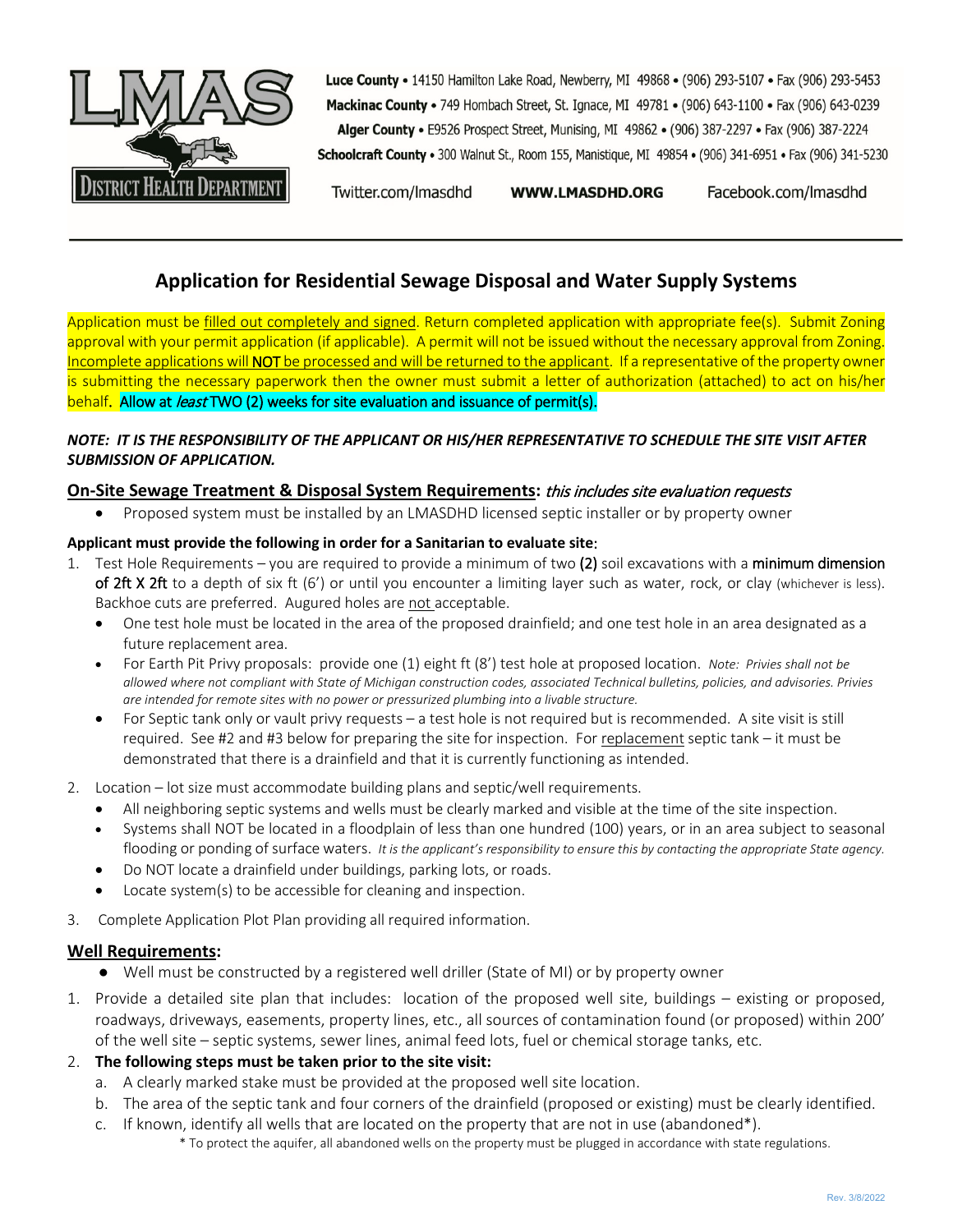3. Pressurized water shall not be plumbed to a building without an approved connection to a septic system, or available sewer. If applicant still wishes to obtain a permit then pump type required will be an approved hand-pump with final inspection to verify installation.

### **Geothermal Requirements:**

- 1. Vertical CLOSED loop: Applicant shall include a site diagram, the number of proposed boreholes, and proposed heat transfer fluids to be used. One permit is required for a single and two-family residence. One permit is required per twenty-five (25) boreholes on a commercial site or system. A permit application must be submitted fourteen (14) days min. prior to installation.
- 2. Vertical OPEN loop: All open loop wells are regulated under Part 127, require a water well permit and shall be constructed by a licensed well driller. Wells that are part of a groundwater thermal exchange system may not serve another function, except water may be supplied to the domestic water system if the domestic water system is protected by an air gap or backflow prevention device in accordance with Michigan's Plumbing Code.

| From / To                                         | <b>Sewer</b><br><b>Lines</b> | <b>Septic</b><br><b>Tanks</b> | <b>Absorption</b><br>System | <b>Earth Pit</b><br><b>Privies</b> | <b>Vaulted</b><br><b>Privies</b> |
|---------------------------------------------------|------------------------------|-------------------------------|-----------------------------|------------------------------------|----------------------------------|
| <b>Residential Well</b>                           | 10                           | 50                            | 50                          | 50                                 | 50                               |
| <b>Non Community Well</b><br>(Type IIB, Type III) | 10                           | 75                            | 75                          | 75                                 | 75                               |
| <b>Community/Public Well</b><br>(Type IIA, I)     | 10                           | 200                           | 200                         | 200                                | 200                              |
| <b>Property Lines</b>                             |                              | 10                            | 10                          | 10                                 | 10                               |
| <b>Foundation Wall/</b><br><b>Footing Drains</b>  |                              | 5                             | 10                          | 10                                 | 5                                |
| <b>Storm / Subsoil Drains</b>                     |                              | 5                             | 25                          | 25                                 | 5                                |
| <b>Water Lines</b>                                |                              | 10                            | 10                          | 10                                 | 10                               |
| <b>Embankments</b>                                |                              | 10                            | 20                          | 20                                 | 10                               |
| <b>Surface Water</b>                              |                              | 75                            | 75                          | 75                                 | 75                               |

# **Isolation Distances:**

**Outcome:** A written soil/site evaluation report will be provided or a construction permit will be issued to the applicant following the site evaluation. The soil/site evaluation will remain valid for two (2) years from the date of evaluation as long as there are no changes to the submitted site plan; a permit will remain valid for two (2) years from the date of issuance. If construction is not commenced within that time frame, a permit extension may be applied for in writing by identifying the project and permit number. The extension must be requested within 30 days of the permit expiration date. An extension will NOT be granted if requested beyond the 30-day grace period.

### Note: Permits are NON-TRANSFERABLE between property owners.

**Refund Policy:** There will be no refunds for permits and/or Environmental Health Services when fieldwork has been conducted by staff. Refunds will be approved less \$25.00 when no action has taken place by this department. All refund requests must be submitted on Department approved form.

# A site and soils evaluation shall not occur when snow cover, frost, and/or other impeding condition prohibits an adequate evaluation of a parcel of land to determine suitability within the code, rules, policies, etc regulated by this department.

\*\*\*\*\*\*\*\*\*\*\*\*\*\*\*\*\*\*\*\*\*\*\*\*\*\*\*\*\*\*\*\*\*\*\*\*\*\*\*\*\*\*\*\*\*\*\*\*\*\*\*\*\*\*\*\*\*\*\*\*\*\*\*\*\*\*\*\*\*\*\*\*\*\*\*\*\*\*\*\*\*\*\*\*\*\*\*\*\*\*\*\*\*\*\*

*- For complete criteria consult The Upper Peninsula Environmental Health Code.*

*<sup>-</sup> For complete rules and regulations regarding the water supply consult the Michigan Water Well Construction and Pump Installation Code and/or the Michigan Safe Drinking Water Act.*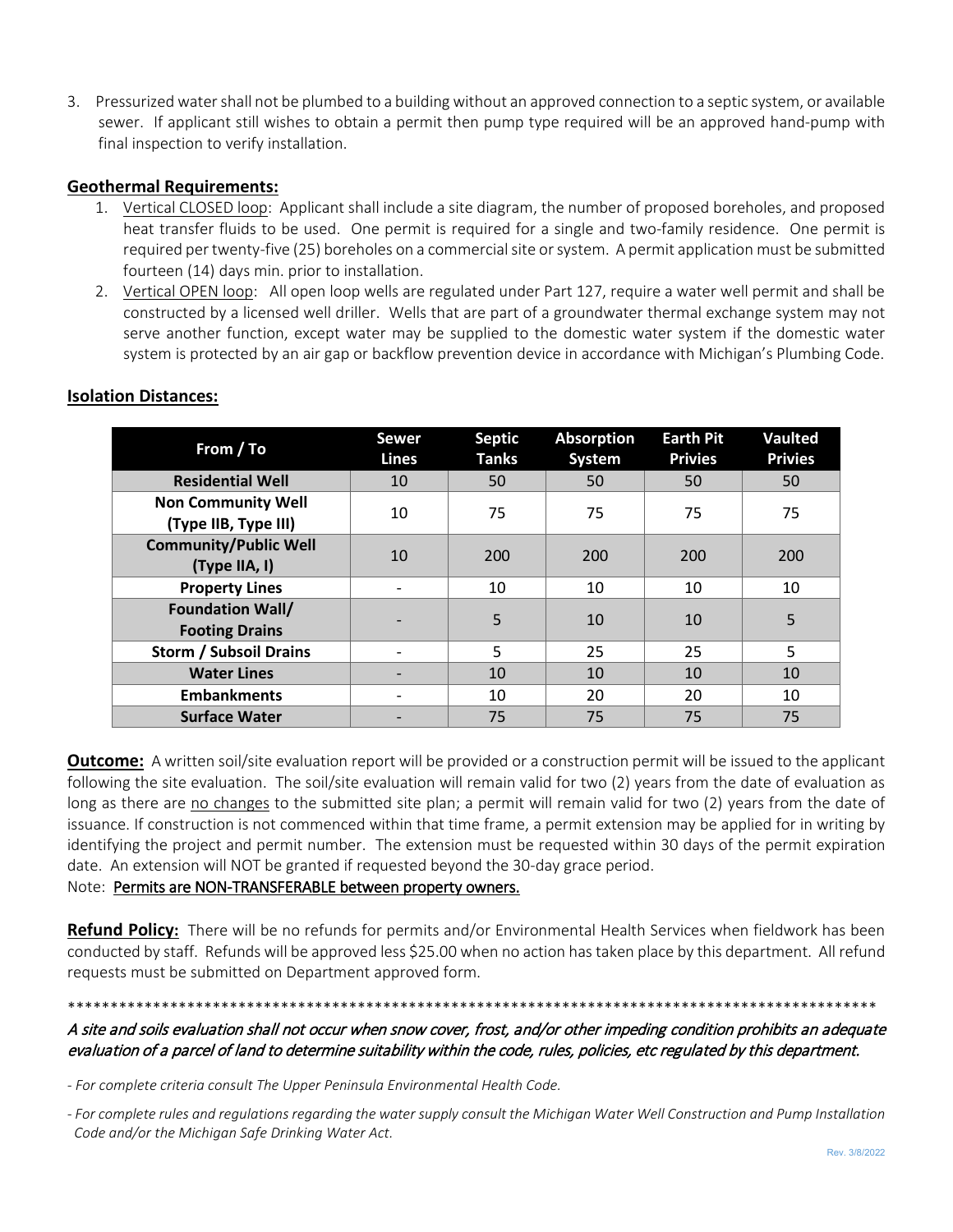| <b>APPLICATION TO CONSTRUCT RESIDENTIAL</b>                                                                                                                                                                                                                                                                                                                                                                                                                                                                                | Fee Paid:                                                                |                                                                   |  |  |  |
|----------------------------------------------------------------------------------------------------------------------------------------------------------------------------------------------------------------------------------------------------------------------------------------------------------------------------------------------------------------------------------------------------------------------------------------------------------------------------------------------------------------------------|--------------------------------------------------------------------------|-------------------------------------------------------------------|--|--|--|
| SEWAGE DISPOSAL and/or WATER SUPPLY SYSTEM(S)                                                                                                                                                                                                                                                                                                                                                                                                                                                                              | Date:                                                                    |                                                                   |  |  |  |
| Complete and/or check ALL applicable sections                                                                                                                                                                                                                                                                                                                                                                                                                                                                              | Cash//Check/CC:                                                          |                                                                   |  |  |  |
| $\star$ INCOMPLETE APPLICATIONS WILL NOT BE PROCESSED $\star$                                                                                                                                                                                                                                                                                                                                                                                                                                                              |                                                                          | Receipt#:                                                         |  |  |  |
|                                                                                                                                                                                                                                                                                                                                                                                                                                                                                                                            |                                                                          |                                                                   |  |  |  |
| <b>SERVICE(S) REQUESTED:</b><br>Note: There is a \$26.00 additional charge, per request, for services requiring travel to an island.                                                                                                                                                                                                                                                                                                                                                                                       |                                                                          |                                                                   |  |  |  |
| SITE EVALUATION (\$182)                                                                                                                                                                                                                                                                                                                                                                                                                                                                                                    |                                                                          |                                                                   |  |  |  |
| <b>ON-SITE SEWAGE DISPOSAL SYSTEM:</b> New Repair/Replacement <i>(Complete Onsite Sewage Replacement Form)</i><br>  Additional<br>Type of system will be determined at site evaluation. Permit will not be issued until full payment of permit is received.<br>Conventional - No Fill (\$348) Deump to Gravity Mound (\$395)<br>Gravity Mound (\$395)<br>Septic Tank (\$198)<br>Pressure Distribution (\$395)<br>$\Box$ PRIVY (\$198) circle type: Earth<br>Vault<br>Advanced Treatment (\$650) circle type: Aerobic Eljen |                                                                          |                                                                   |  |  |  |
| <b>WATER SUPPLY</b> (\$315): $\Box$ New                                                                                                                                                                                                                                                                                                                                                                                                                                                                                    | $\Box$ Repair/Replacement (old well must be abandoned) $\Box$ Additional |                                                                   |  |  |  |
| <b>Construction Method:</b><br>$\Box$ Drilled<br>$\Box$ Driven                                                                                                                                                                                                                                                                                                                                                                                                                                                             |                                                                          |                                                                   |  |  |  |
| Pump Type: □ Submersible<br>$\Box$ Jet                                                                                                                                                                                                                                                                                                                                                                                                                                                                                     | $\Box$ Hand Pump                                                         |                                                                   |  |  |  |
| <b>GEOTHERMAL VERTICAL CLOSED LOOPS (\$280)</b>                                                                                                                                                                                                                                                                                                                                                                                                                                                                            |                                                                          |                                                                   |  |  |  |
| <b>PROPERTY IDENTIFICATION:</b>                                                                                                                                                                                                                                                                                                                                                                                                                                                                                            |                                                                          | <b>CHECK ONE:</b>                                                 |  |  |  |
| T: N R: E/W Section: Township:                                                                                                                                                                                                                                                                                                                                                                                                                                                                                             |                                                                          |                                                                   |  |  |  |
|                                                                                                                                                                                                                                                                                                                                                                                                                                                                                                                            |                                                                          | $\Box$ Site ready for inspection<br>• See page 1 for instructions |  |  |  |
| Subdivision/Site Condo: ______________________________Lot #: ________ Year Platted: ________________                                                                                                                                                                                                                                                                                                                                                                                                                       |                                                                          | • If this box is checked & San                                    |  |  |  |
| Parcel Size: Width Length Length Acreage                                                                                                                                                                                                                                                                                                                                                                                                                                                                                   |                                                                          | arrives to a site that is not ready,                              |  |  |  |
| If parcel is less than one acre, was the parcel created after $7/28/1997$ ? $\Box$ Yes $\Box$ No                                                                                                                                                                                                                                                                                                                                                                                                                           |                                                                          | applicant will be charged an \$85<br>re-visit fee                 |  |  |  |
| Fire Number: _____________Street/Road: ______________________City: _________________________________                                                                                                                                                                                                                                                                                                                                                                                                                       |                                                                          | $\Box$ Will call when site is ready                               |  |  |  |
|                                                                                                                                                                                                                                                                                                                                                                                                                                                                                                                            |                                                                          | Date Called:                                                      |  |  |  |
|                                                                                                                                                                                                                                                                                                                                                                                                                                                                                                                            |                                                                          |                                                                   |  |  |  |
| <b>CONTACT INFORMATION:</b>                                                                                                                                                                                                                                                                                                                                                                                                                                                                                                |                                                                          |                                                                   |  |  |  |
| Owner:                                                                                                                                                                                                                                                                                                                                                                                                                                                                                                                     | Buyer/Agent:                                                             |                                                                   |  |  |  |
| Address:                                                                                                                                                                                                                                                                                                                                                                                                                                                                                                                   | Address:                                                                 |                                                                   |  |  |  |
| City, State, Zip:<br>City, State, Zip:                                                                                                                                                                                                                                                                                                                                                                                                                                                                                     |                                                                          |                                                                   |  |  |  |
| Telephone:<br>Telephone:                                                                                                                                                                                                                                                                                                                                                                                                                                                                                                   |                                                                          |                                                                   |  |  |  |
| Email:<br>Email:                                                                                                                                                                                                                                                                                                                                                                                                                                                                                                           |                                                                          |                                                                   |  |  |  |
| <b>SITE INFORMATION:</b> (Existing and/or Proposed)                                                                                                                                                                                                                                                                                                                                                                                                                                                                        |                                                                          |                                                                   |  |  |  |
| Number of Bedrooms: _________ Maximum number of occupants: ___________                                                                                                                                                                                                                                                                                                                                                                                                                                                     |                                                                          |                                                                   |  |  |  |
| Garbage Grinder? $\square$ No $\square$ Yes, total $\square$ Grinder Pump? $\square$ No $\square$ Yes, location $\square$                                                                                                                                                                                                                                                                                                                                                                                                  |                                                                          |                                                                   |  |  |  |
|                                                                                                                                                                                                                                                                                                                                                                                                                                                                                                                            |                                                                          |                                                                   |  |  |  |
| Check any of the following that are currently located on the property:<br>$\square$ Well<br>$\Box$ Septic System<br>$\Box$ Elevated/Buried Storage Tanks                                                                                                                                                                                                                                                                                                                                                                   | $\Box$ Fuel (all kinds) $\Box$ Chemicals                                 | $\Box$ Other                                                      |  |  |  |

### \*\*COMPLETE APPICATION PLOT PLAN ON REVERSE\*\*

I/We hereby certify that the owner of record authorizes the proposed work and that I have been authorized by the owner to make this application as his/her agent. I/We understand that Health Department ruling does not prejudice or imply compliance with other applicable rules/regulations of other Local, State, or Federal agencies. I/We agree to conform to all applicable laws of this jurisdiction. I/We further certify that the physical location of the well and/or septic system as indicated on my/our proposed site plan on this application is within the lawful boundaries of the real property described in or attached to this application and I/we understand that any and all recommendations, opinions, orders, directions, or permits given or issued by the LMAS District Health Department with reference to this application are conditioned on said certified location.

#### APPLICANT (OWNER AGENT): \_\_\_\_\_\_\_\_\_\_\_\_\_\_\_\_\_\_\_\_\_\_\_\_\_\_\_\_\_\_\_\_\_\_\_\_\_\_\_\_\_\_\_\_\_\_\_\_\_\_\_\_\_\_ DATE: \_\_\_\_\_\_\_\_\_\_\_\_\_\_\_\_\_\_\_

\*If you are not the current owner of the property then you must have the owner complete attached Letter of Authorization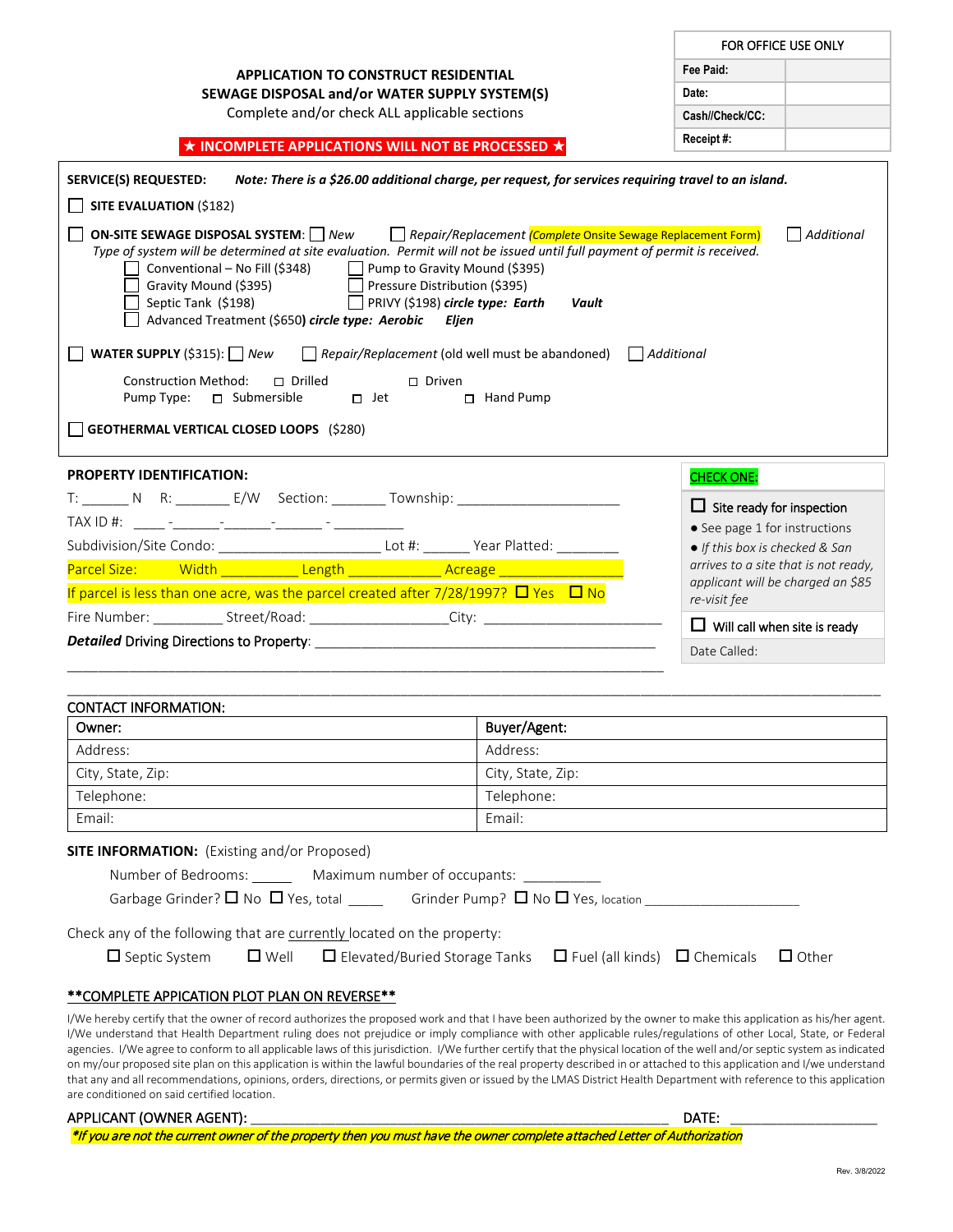### **APPLICATION PLOT PLAN**

| Property Tax ID: |  |  |  | Section:               |
|------------------|--|--|--|------------------------|
| Owners Name:     |  |  |  |                        |
| Property Size:   |  |  |  | (Dimension or Acreage) |

### AT A MINIMUM, PLAN MUST INCLUDE THE FOLLOWING ALONG WITH DISTANCES BETWEEN:

 $\Box$  Property Dimensions  $\Box$  All existing/proposed Structures with Dimensions  $\Box$  Existing/Proposed Well(s) (include neighbors\*)

 $\square$  Roads& Driveways  $\square$  Surface water (lakes, streams, rivers, pond)  $\square$  Easements & Utilities

Elevation of 100-Year Floodplain \_\_\_\_\_\_\_, and identify location in drawing

Fuel Storage Existing/Proposed Septic System (include neighbors \*) Proposed Septic System Replacement Area

\*Include neighboring information if proposed system(s) is within 75 ft. of neighboring system(s) – applicant's responsibility to provide accurate information.

#### **\*\*\* INCOMPLETE SITE PLANS WILL BE RETURNED \*\*\***

|  | <b>NORTH</b> |                     |
|--|--------------|---------------------|
|  |              |                     |
|  |              |                     |
|  |              |                     |
|  |              |                     |
|  |              |                     |
|  |              |                     |
|  |              |                     |
|  |              |                     |
|  |              |                     |
|  |              |                     |
|  |              |                     |
|  |              |                     |
|  |              |                     |
|  |              |                     |
|  |              |                     |
|  |              |                     |
|  |              |                     |
|  |              |                     |
|  |              |                     |
|  |              |                     |
|  |              |                     |
|  |              |                     |
|  |              |                     |
|  |              |                     |
|  |              |                     |
|  |              |                     |
|  |              |                     |
|  |              |                     |
|  |              |                     |
|  |              |                     |
|  |              |                     |
|  |              |                     |
|  |              |                     |
|  |              |                     |
|  |              |                     |
|  |              |                     |
|  |              |                     |
|  |              |                     |
|  |              |                     |
|  |              |                     |
|  |              |                     |
|  |              |                     |
|  |              |                     |
|  |              |                     |
|  |              |                     |
|  |              |                     |
|  |              |                     |
|  |              |                     |
|  |              | <b>NOT TO SCALE</b> |
|  |              |                     |

| Sewage System Installer: | Well Driller:     | Pump Installer:   |
|--------------------------|-------------------|-------------------|
|                          |                   |                   |
| Address:                 | Address:          | Address:          |
|                          |                   |                   |
| City, State, Zip:        | City, State, Zip: | City, State, Zip: |
|                          |                   |                   |
| Telephone/Fax:           | Telephone/Fax:    | Telephone/Fax:    |
|                          |                   |                   |
| Email:                   | Email:            | Email:            |
|                          |                   |                   |

\*\* If proposing the installation of a trench system or using chambers then it shall be indicated to the Sanitarian prior to permitting.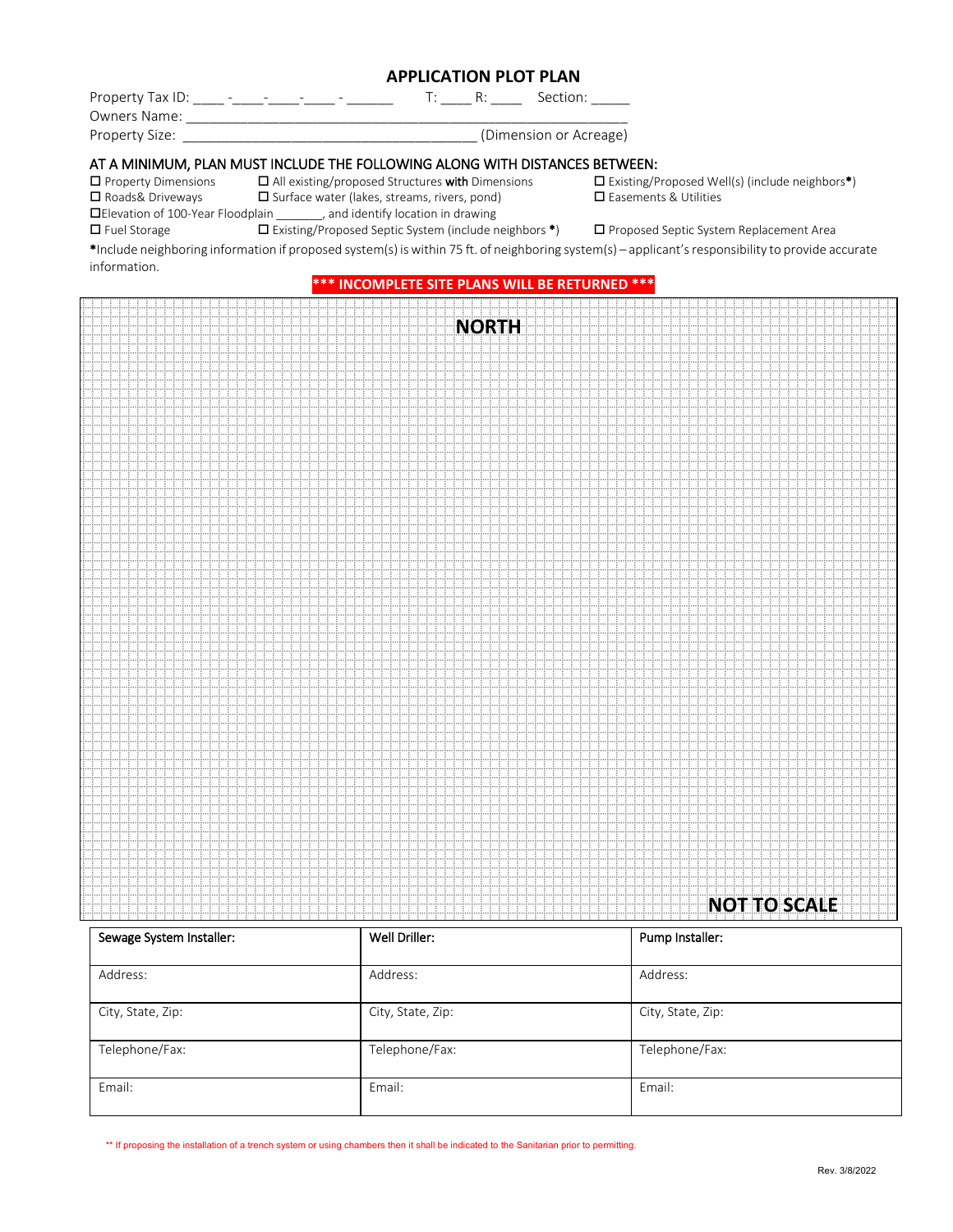# **LETTER OF AUTHORIZATION**

| <b>Property Identification:</b>                                          |       |                  |  |
|--------------------------------------------------------------------------|-------|------------------|--|
|                                                                          |       |                  |  |
|                                                                          |       |                  |  |
|                                                                          |       |                  |  |
|                                                                          |       |                  |  |
|                                                                          |       |                  |  |
| <b>Representative:</b>                                                   |       |                  |  |
|                                                                          |       |                  |  |
| Company and/or Individual Name (please print)                            |       |                  |  |
| <u> 1989 - Johann Stoff, Amerikaansk politiker (* 1908)</u><br>Signature |       | Date             |  |
| Address                                                                  |       | City, State, Zip |  |
| Office Telephone                                                         | Fax   |                  |  |
| Cellular Telephone                                                       | Email |                  |  |

As a landowner or recorded easement holder of the property described above, I authorize the person indicated above to act on my behalf for the services requested of the LMAS District Health Department. I understand that I am responsible for all rules and regulations related to this project and understand that civil fines may be enforced against me in the event of any violation of that Code.

# **Landowner or Recorded Easement Holder:**

Name (please print)

Signature Date Date

\_\_\_\_\_\_ \_\_\_\_\_\_\_\_\_ \_\_\_\_\_\_\_\_\_\_\_\_\_\_\_\_\_\_\_\_